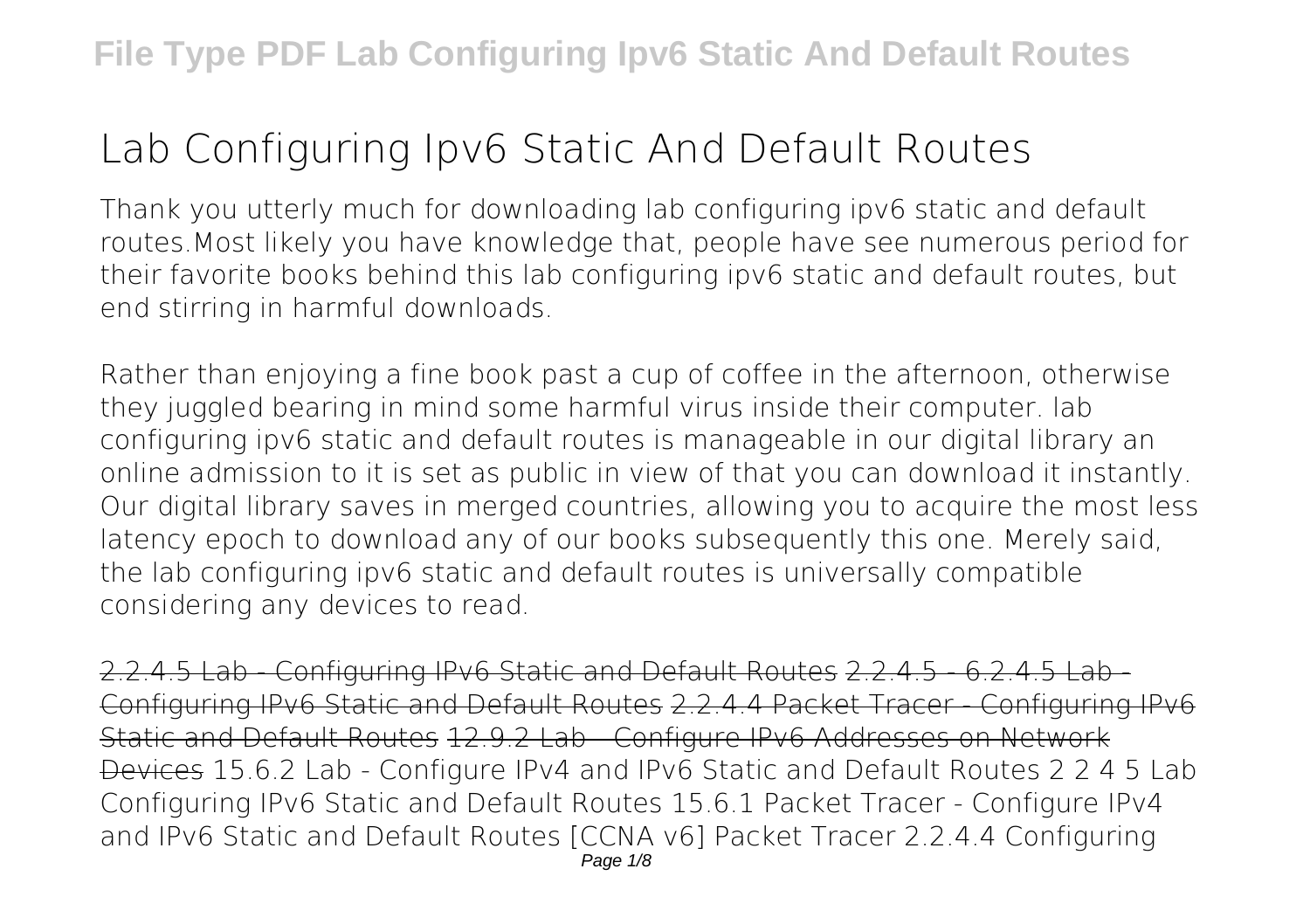IPv6 Static and Default Routes 2.2.4.4 - 6.2.4.4 Packet Tracer - Configuring IPv6 Static and Default Routes 6 2 4 5 Lab Configuring IPv6 Static and Default Routes *2.2.2.5 Lab - Configuring IPv4 Static and Default Routes 15.6.1 Packet Tracer - Configure IPv4 and IPv6 Static and Default Routes* Internet Protocol - IPv4 vs IPv6 as Fast As Possible IPv6 Addressing and Subnetting 6.2.4.4 Packet Tracer - Router and Switch Resilience Compressing (Shortening) IPv6 Addresses **IPv6 Tutorial** *IPv6-01 Making sense out of an IPv6 Address* IPv6-02 Lov'n the Link Local Address *IPv6 Address Notation* 3. IPv6 Address Types How to Configure IPv6 Address on Cisco Router, IPv6 Static Routing Default Route, Loopback Interface

Configuring IPv6 Static and Default Routes, Practice Lab

7.2.5.4 - 8.2.5.5 Lab - Configuring IPv6 Addresses on Network Devices*Packet Tracer 6.2.4.4 - Configuring IPv6 Static and Default Routes - CCNA 2 - Chapter 6* 2.3.2.4 Lab - Troubleshooting IPv4 and IPv6 Static Routes **12.6.6 Packet Tracer - Configure IPv6 Addressing** 2.2.2.4 Packet Tracer - Configuring IPv4 Static and Default Routes *FREE CCNA Lab 042: IPv6* How to configure IPv6 Static Route

Lab Configuring Ipv6 Static And

You will also configure IPv6 static and default routes on the routers to enable communication to remote networks that are not directly connected. Note: The routers used with CCNA hands-on labs are Cisco 1 941 Integrated Services Routers (ISRs) with Cisco IOS Release 1 5.2 (4)M3 (universalk9 image).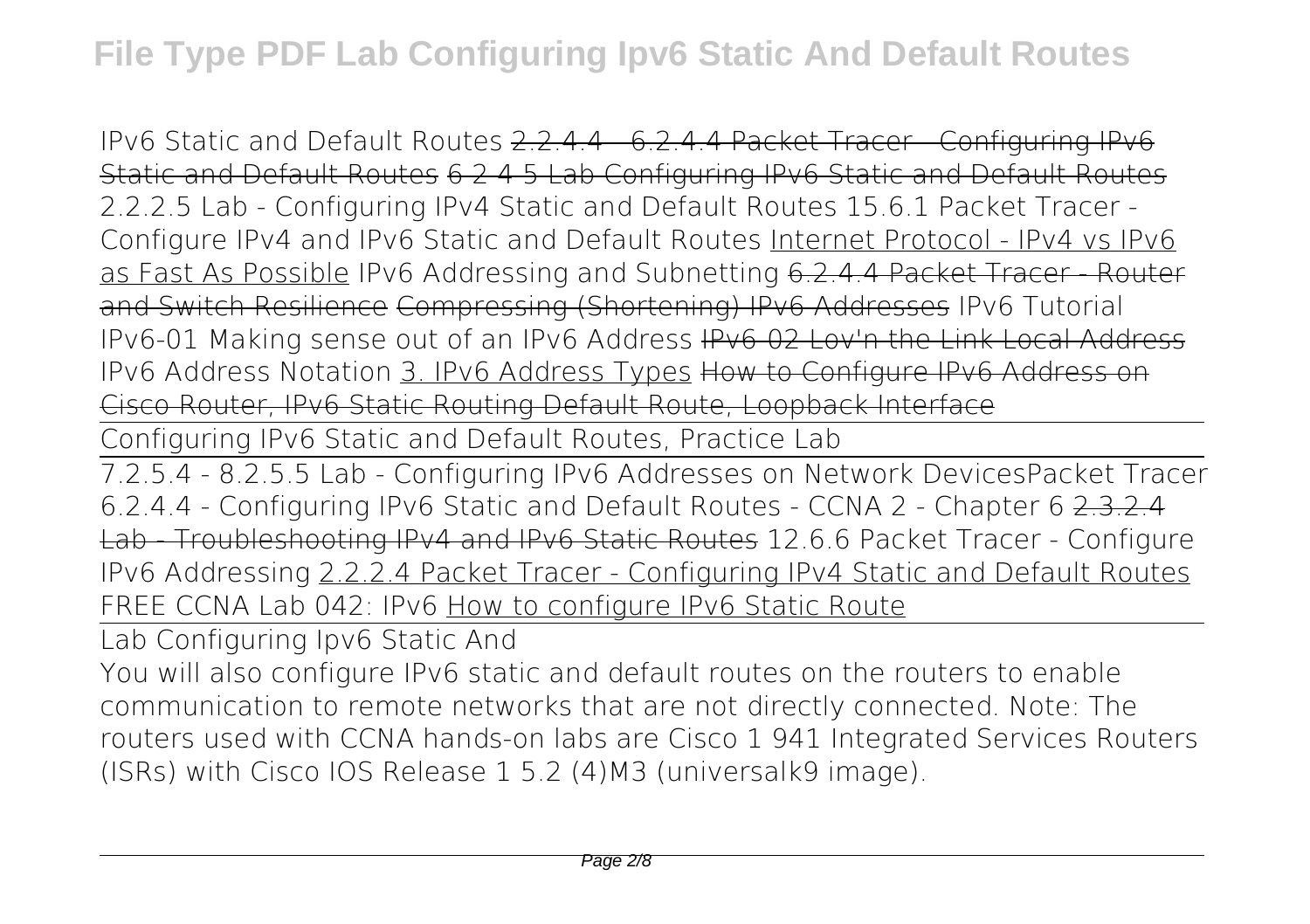CCNA RSE Lab: 2.2.4.5 Configuring IPv6 Static and Default ... Background / Scenario In this lab, you will configure the entire network to communicate using only IPv6 addressing, including configuring the routers and PCs. You will use stateless address auto-configuration (SLAAC) for configuring the IPv6 addresses for the hosts.

2.2.4.5 Lab - Configuring IPv6 Static and Default Routes - ILM Lab – Configure IPv4 and IPv6 Static and Default Routes (Instructor Version) Topology; Addressing Table; Objectives; Background / Scenario; Required Resources; Instructions. Part 1: Build the Network and Configure Basic Device Settings. Step 1: Cable the network as shown in the topology. Step 2: Configure basic settings for each router.

15.6.2 Lab - Configure IPv4 and IPv6 Static and Default ...

Step 1: Configure a directly connected IPv6 static route. In a directly connected IPv6 static route, the route entry specifies the router outgoing interface. A directly connected static route is typically used with a point-to-point serial interface. To configure a directly attached IPv6 static route, use the following command format: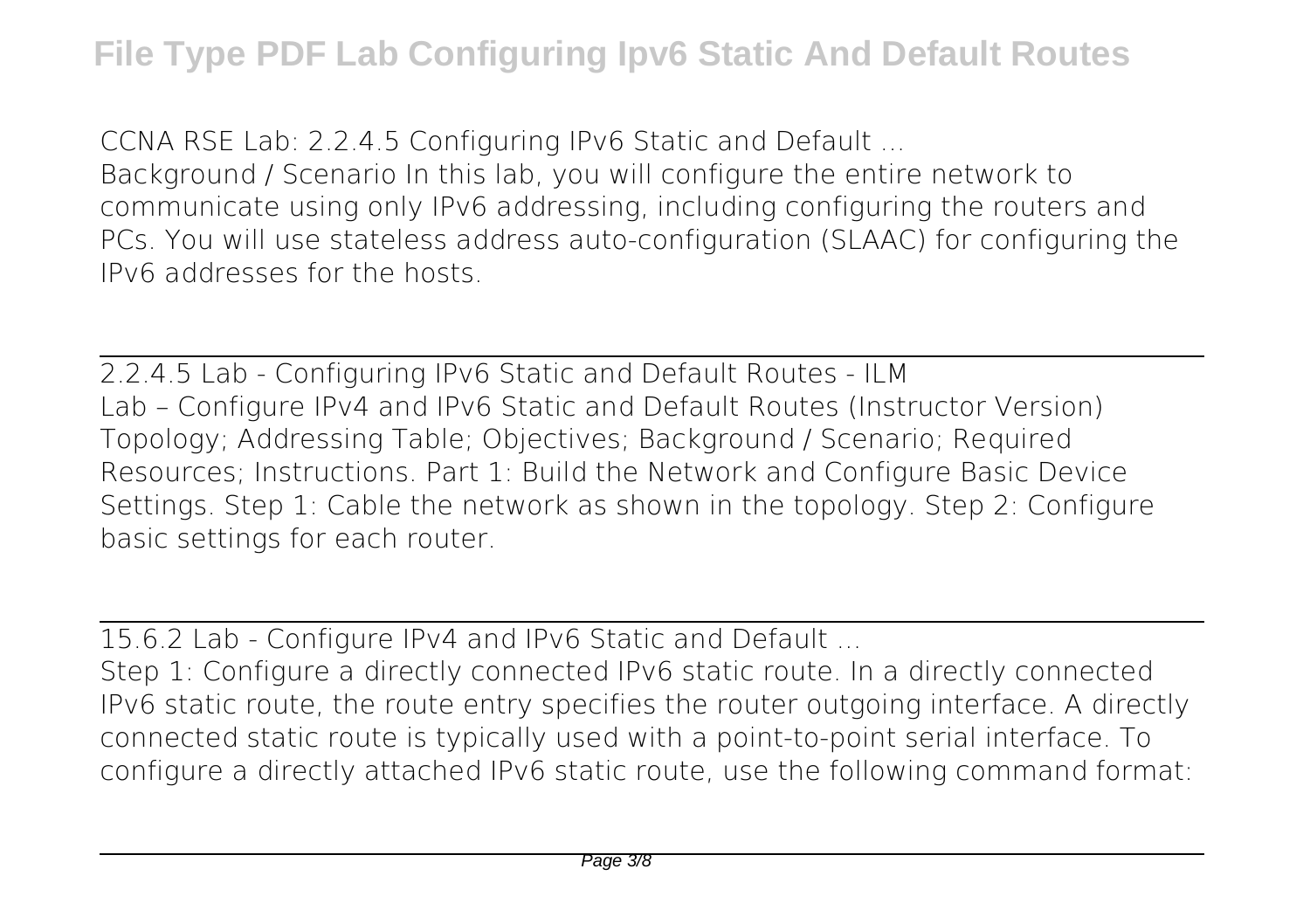Lab Configuring IPv6 Static and Default Routes

Switching, Routing and Wireless Essentials v7.0 SRWE - 15.6.2 Lab - Configure IPv4 and IPv6 Static and Default Routes .docx file: https://drive.google.com/fi...

15.6.2 Lab - Configure IPv4 and IPv6 Static and Default ... CCNA 2 Lab: 6.2.4.4/2.2.4.4 Packet Tracer - Configuring IPv6 Static and Default Routes.pka Instructions Answers completed free download .pdf file

2.2.4.4 Packet Tracer - Configuring IPv6 Static and ... Step 1: Configure IPv6 static routes to the internal LANs. c. On ISP1, configure a next hop IPv6 static route to the LAN 1 network through Edge\_Router. ISP1(config)#ipv6 route 2001:db8:1:10::/64 2001:db8:a:1::2. d. On ISP1, configure a next hop IPv6 static route to the LAN 2 network through Edge\_Router.

15.6.1 Packet Tracer – Configure IPv4 and IPv6 Static and ... In this activity, you will configure IPv6 static and default routes. A static route is a route that is entered manually by the network administrator in order to create a route that is reliable and safe.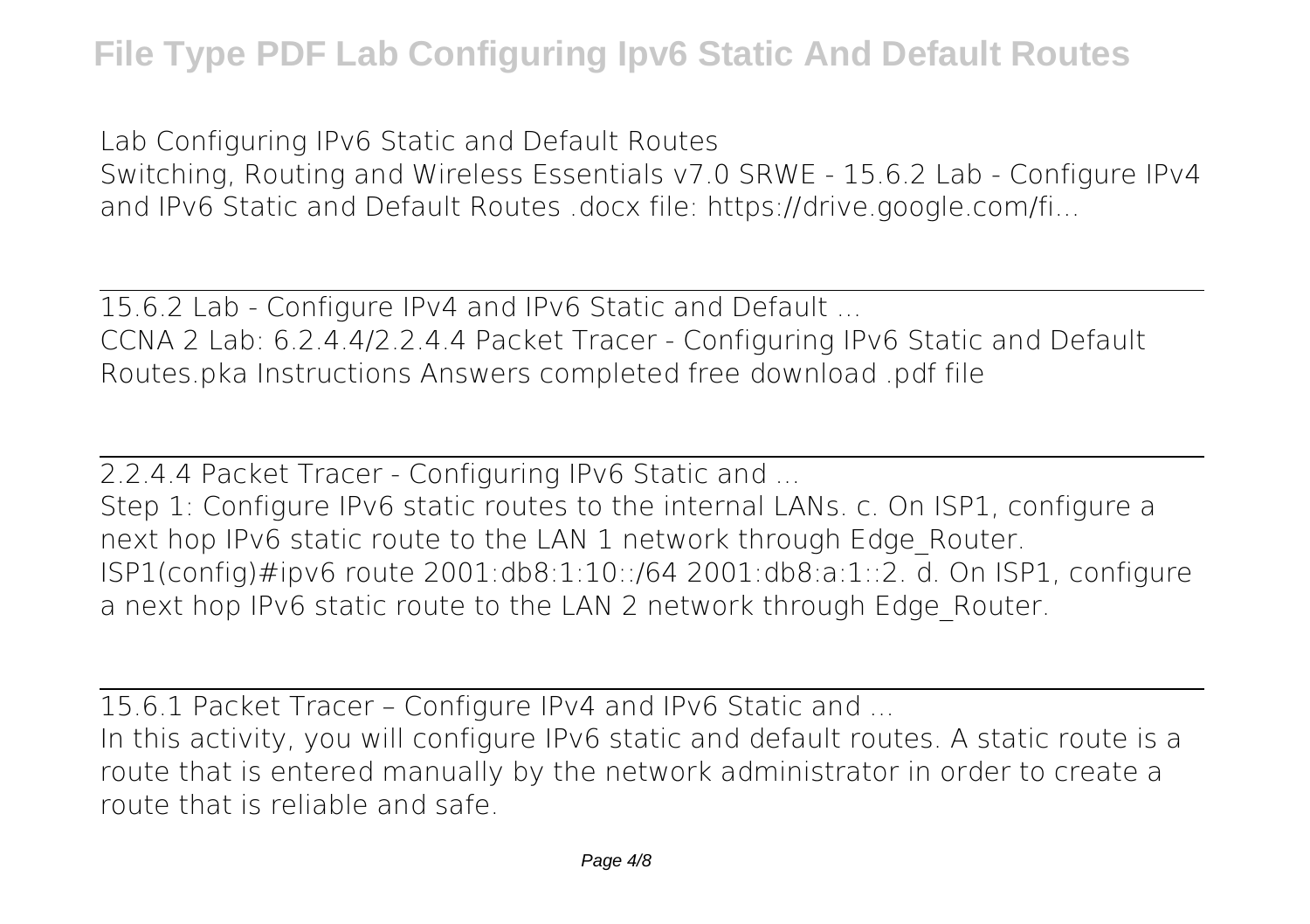2.2.4.4 Packet Tracer – Configuring IPv6 Static and ...

Part 2: Configure IPv6 Static and Default Routes Step 1: Enable IPv6 routing on all routers. Before configuring static routes, we must configure the router to forward IPv6 packets. Which command accomplishes this? ipv6 unicast-routing. Enter this command on each router. Step 2: Configure recursive static routes on R1. Configure an IPv6 recursive static route to every network not directly connected to R1.

2.2.4.4 Packet Tracer – Configuring IPv6 Static and ... CCNA Routing and Switching: Routing and Switching Essentials - 2.2.4.5 Lab - Configuring IPv6 Static and Default Routes

2.2.4.5 Lab - Configuring IPv6 Static and Default Routes ...

Page 1 of 8 Lab – Configuring IPv6 Static and Default Routes Topology Addressing Table Device Interface IPv6 Address / Prefix Length Default Gateway R1 G0/1 2001:DB8:ACAD:A::/64 eui-64 N/A S0/0/1 FC00::1/64 N/A R3 G0/1 2001:DB8:ACAD:B::/64 eui-64 N/A S0/0/0 FC00::2/64 N/A PC-A NIC SLAAC SLAAC PC-C NIC SLAAC SLAAC Objectives Part 1: Build the Network and Configure Basic Device Settings ...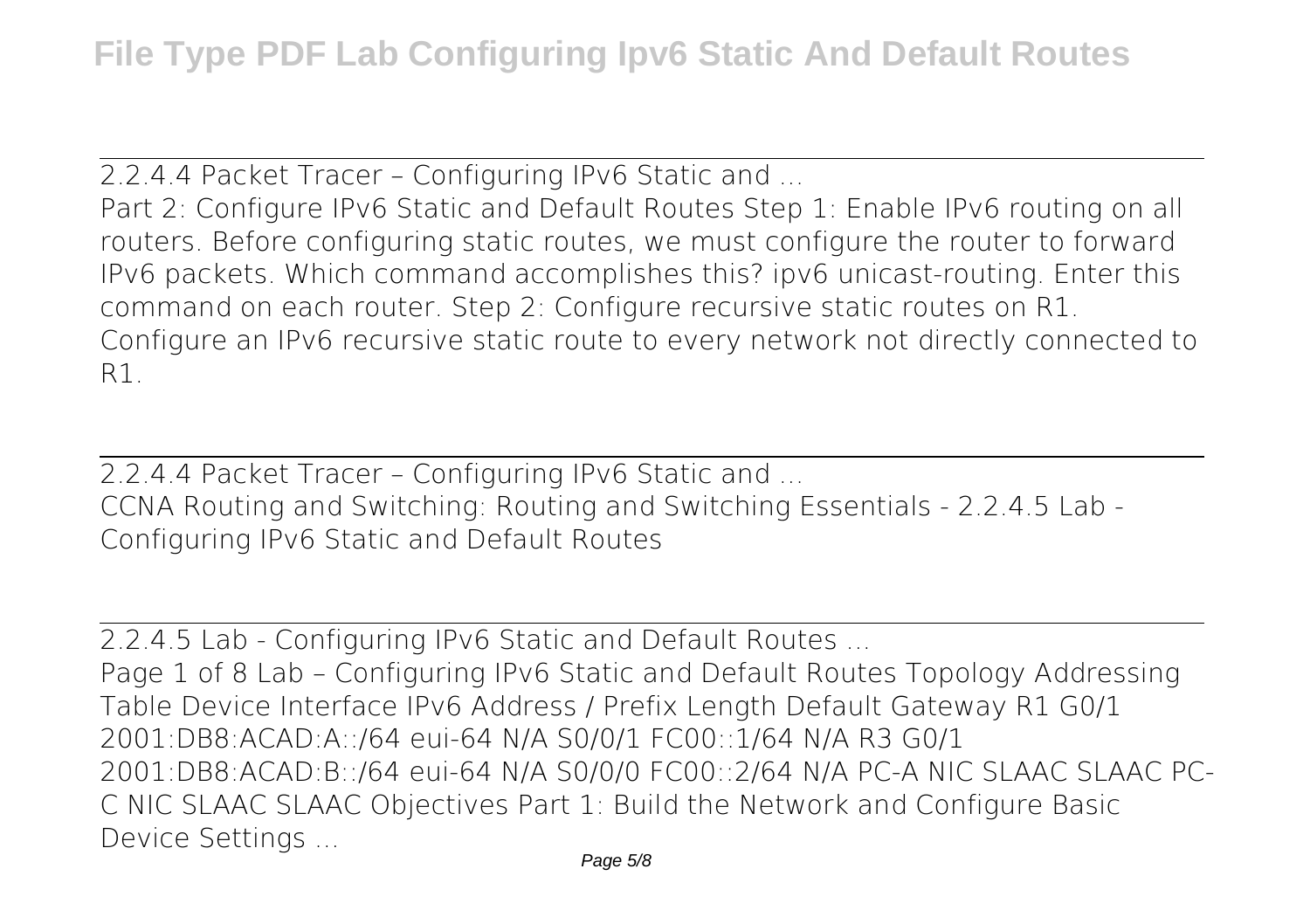2.2.4.5 Lab - Configuring IPv6 Static and Default Routes ... In this lab, you will manually configure a static route to a specified distant network based on a next-hop IP address or exit interface. You will also configure a static default route. A default route is a type of static route that specifies a gateway to use when the routing table does not contain a path for the destination network.

CCNA RSE Lab: 2.2.2.5 Configuring IPv4 Static and Default ...

You will then configure the network topology with IPv6 addresses, configure RIPng, propagate a default route, and use CLI commands to display and verify RIPng routing information. Note : The routers used with CCNA hands-on labs are Cisco 1941 Integrated Services Routers (ISRs) with Cisco IOS Release 15.2(4)M3 (universalk9 image).

Lab – Configuring Basic RIPv2 and RIPng (Instructor Version) 2.2.2.4 Packet Tracer – Configuring IPv4 Static and Default Routes Packet Tracer – Configuring IPv4 Static and Default Routes (Answer Version) Answer Note: Red font color or Gray highlights indicate text that appears in the Answer copy only. Topology Addressing Table Device Interface IPv4 Address Subnet Mask Default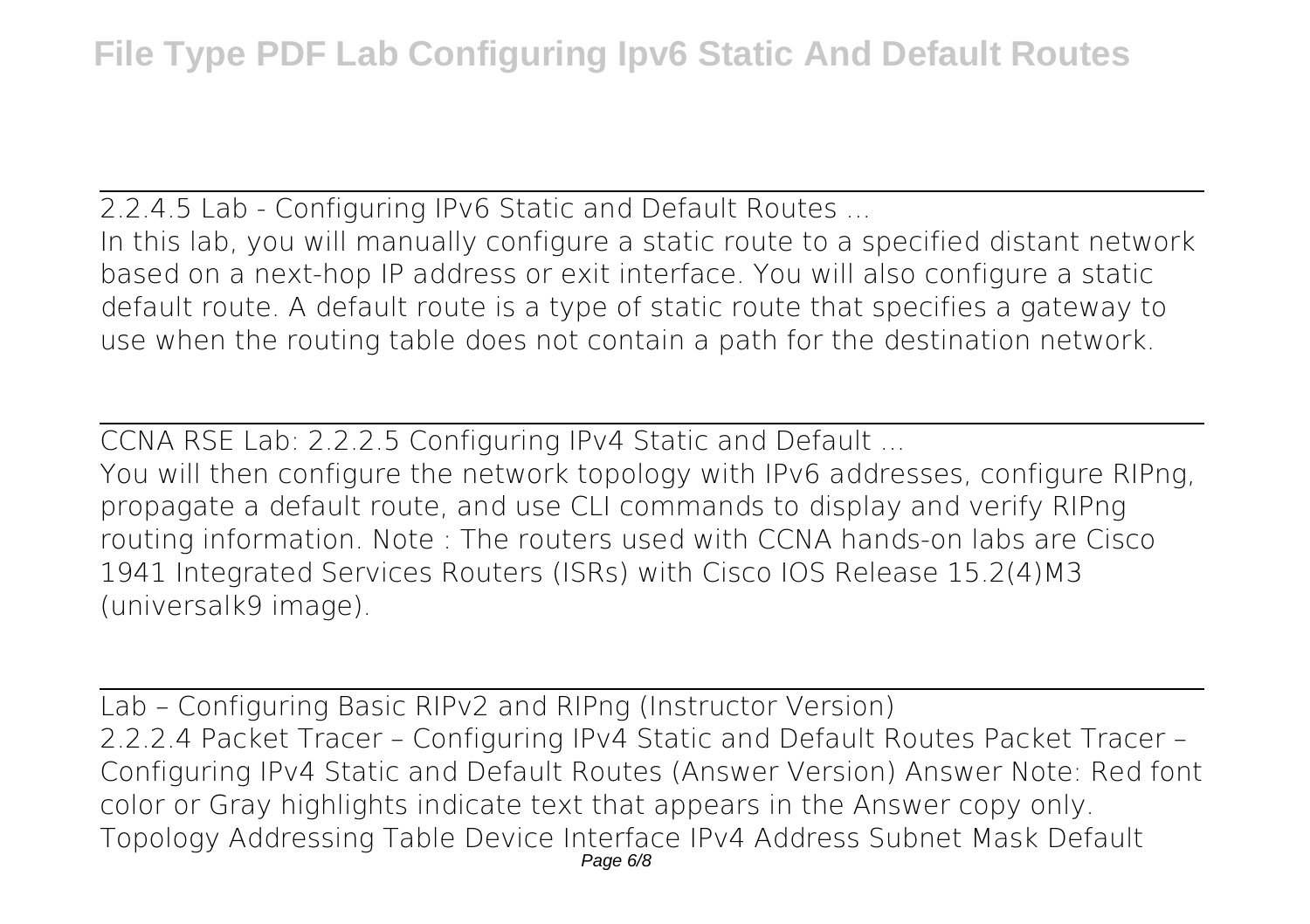## Gateway R1 G0/0 172.31.1.1 255.255.255.128 N/A S0/0/0READ MORE

2.2.2.4 Packet Tracer – Configuring IPv4 Static and ...

Lab – Configuring IPv4 Static and Default Routes Part 3: Configure Static Routes Configure a recursive static route. Configure a directly connected static route. Configure and remove static routes. Part 4: Configure and Verify a Default Route Background / Scenario A router uses a routing table to determine where to send packets.

2.2.2.5 Lab - Configuring Ipv4 Static And Default Routes ...

Lab – Configuring IPv6 Static and Default Routes Background / Scenario In this lab, you will configure the entire network to communicate using only IPv6 addressing, including configuring the routers and PCs. You will use stateless address autoconfiguration (SLAAC) for configuring the IPv6 addresses for the hosts.

2.2.4.5 Lab - Configuring IPv6 Static and Default Routes ...

In this lab, you will manually configure a static route to a specified distant network based on a next-hop IP address or exit interface. You will also configure a static default route. A default route is a type of static route that specifies a gateway to